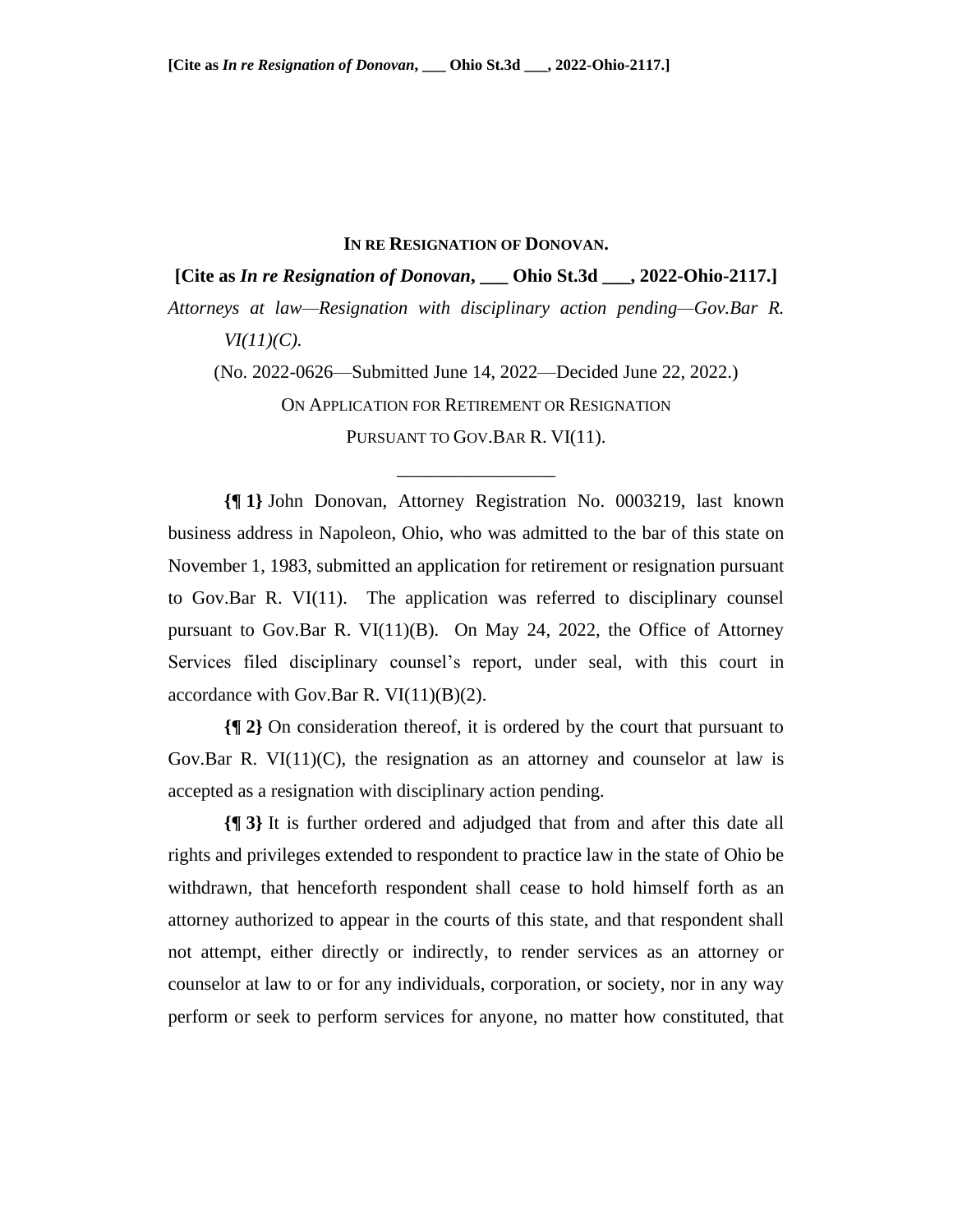must by law be executed by a duly appointed and qualified attorney within the state of Ohio.

**{¶ 4}** It is further ordered that respondent desist and refrain from the practice of law in any form, either as principal or agent or clerk or employee of another, and hereby is forbidden to appear in the state of Ohio as an attorney and counselor at law before any court, judge, board, commission, or other public authority, and hereby is forbidden to give another an opinion as to the law or its application or advise with relation thereto.

**{¶ 5}** It is further ordered that before entering into an employment, contractual, or consulting relationship with any attorney or law firm, respondent shall verify that the attorney or law firm has complied with the registration requirements of Gov.Bar R. V(23)(C). If employed pursuant to Gov.Bar R. V(23), respondent shall refrain from direct client contact except as provided in Gov.Bar R.  $V(23)(A)(1)$  and from receiving, disbursing, or otherwise handling any client trust funds or property.

**{¶ 6}** It is further ordered that respondent shall not enter into an employment, contractual, or consulting relationship with an attorney or law firm with which respondent was associated as a partner, shareholder, member, or employee at the time respondent engaged in the misconduct that resulted in this acceptance of respondent's resignation with discipline pending.

**{¶ 7}** It is further ordered that respondent shall surrender respondent's certificate of admission to practice to the clerk of the court on or before 30 days from the date of this order and that respondent's name be stricken from the roll of attorneys maintained by this court.

**{¶ 8}** It is further ordered by the court that within 90 days of the date of this order, respondent shall reimburse any amounts that have been awarded against respondent by the Lawyers' Fund for Client Protection pursuant to Gov.Bar R. VIII(7)(F). It is further ordered by the court that if after the date of this order the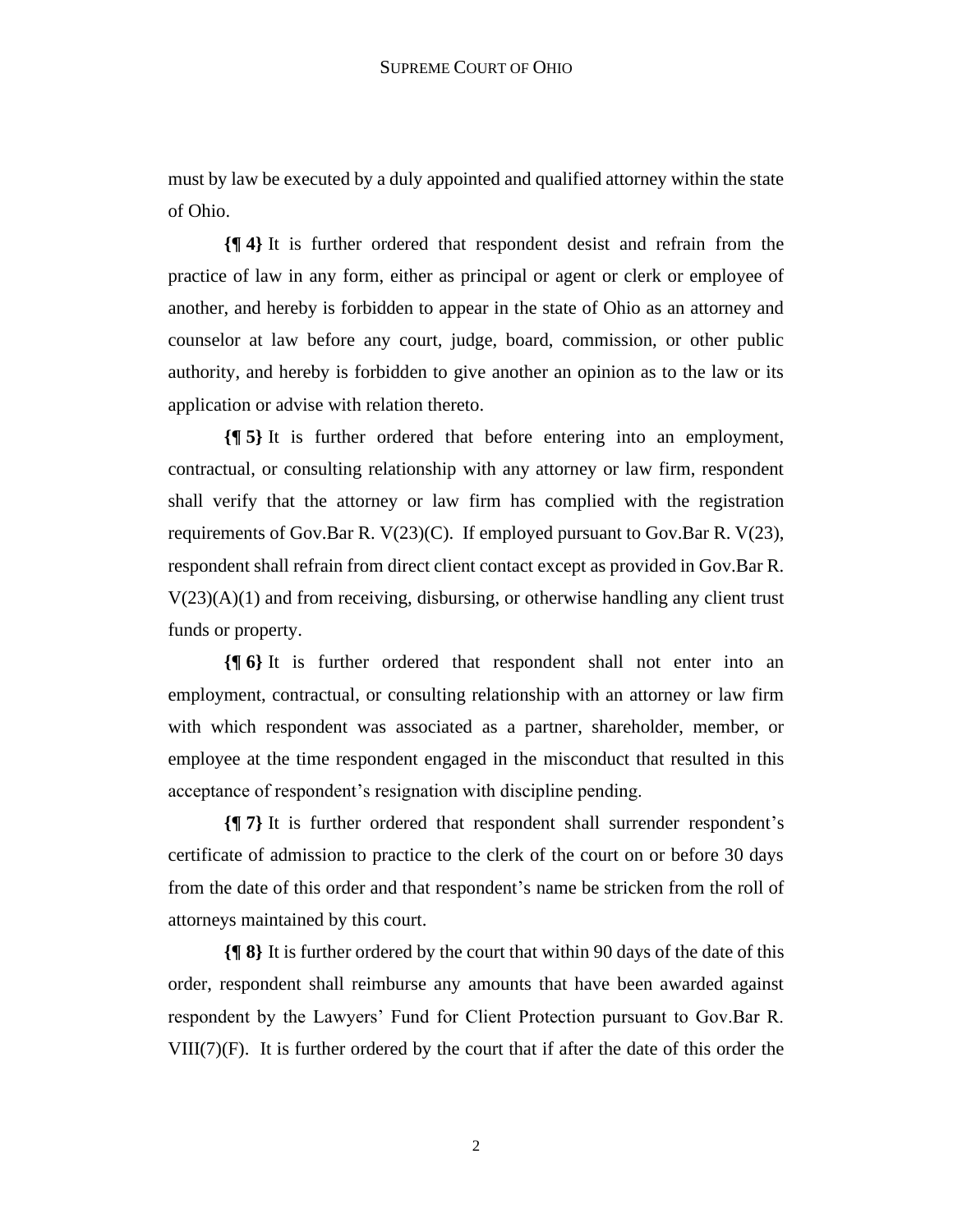Lawyers' Fund for Client Protection awards any amount against respondent pursuant to Gov.Bar R. VIII(7)(F), respondent shall reimburse that amount to the Lawyers' Fund for Client Protection within 90 days of the notice of that award.

**{¶ 9}** It is further ordered that on or before 30 days from the date of this order, respondent shall do the following:

**{¶ 10}** 1. Notify all clients being represented in pending matters and any cocounsel of respondent's resignation and consequent disqualification to act as an attorney after the effective date of this order and, in the absence of cocounsel, also notify the clients to seek legal services elsewhere, calling attention to any urgency in seeking the substitution of another attorney in respondent's place;

**{¶ 11}** 2. Regardless of any fees or expenses due, deliver to all clients being represented in pending matters any papers or other property pertaining to the client or notify the clients or cocounsel, if any, of a suitable time and place where the papers or other property may be obtained, calling attention to any urgency for obtaining such papers or other property;

**{¶ 12}** 3. Refund any part of any fees or expenses paid in advance that are unearned or not paid and account for any trust money or property in the possession or control of respondent;

**{¶ 13}** 4. Notify opposing counsel or, in the absence of counsel, the adverse parties in pending litigation of respondent's disqualification to act as an attorney after the effective date of this order and file a notice of disqualification of respondent with the court or agency before which the litigation is pending for inclusion in the respective file or files;

**{¶ 14}** 5. Send all notices required by this order by certified mail with a return address where communications may thereafter be directed to respondent;

**{¶ 15}** 6. File with the clerk of this court and disciplinary counsel of the Supreme Court an affidavit showing compliance with this order, showing proof of

3